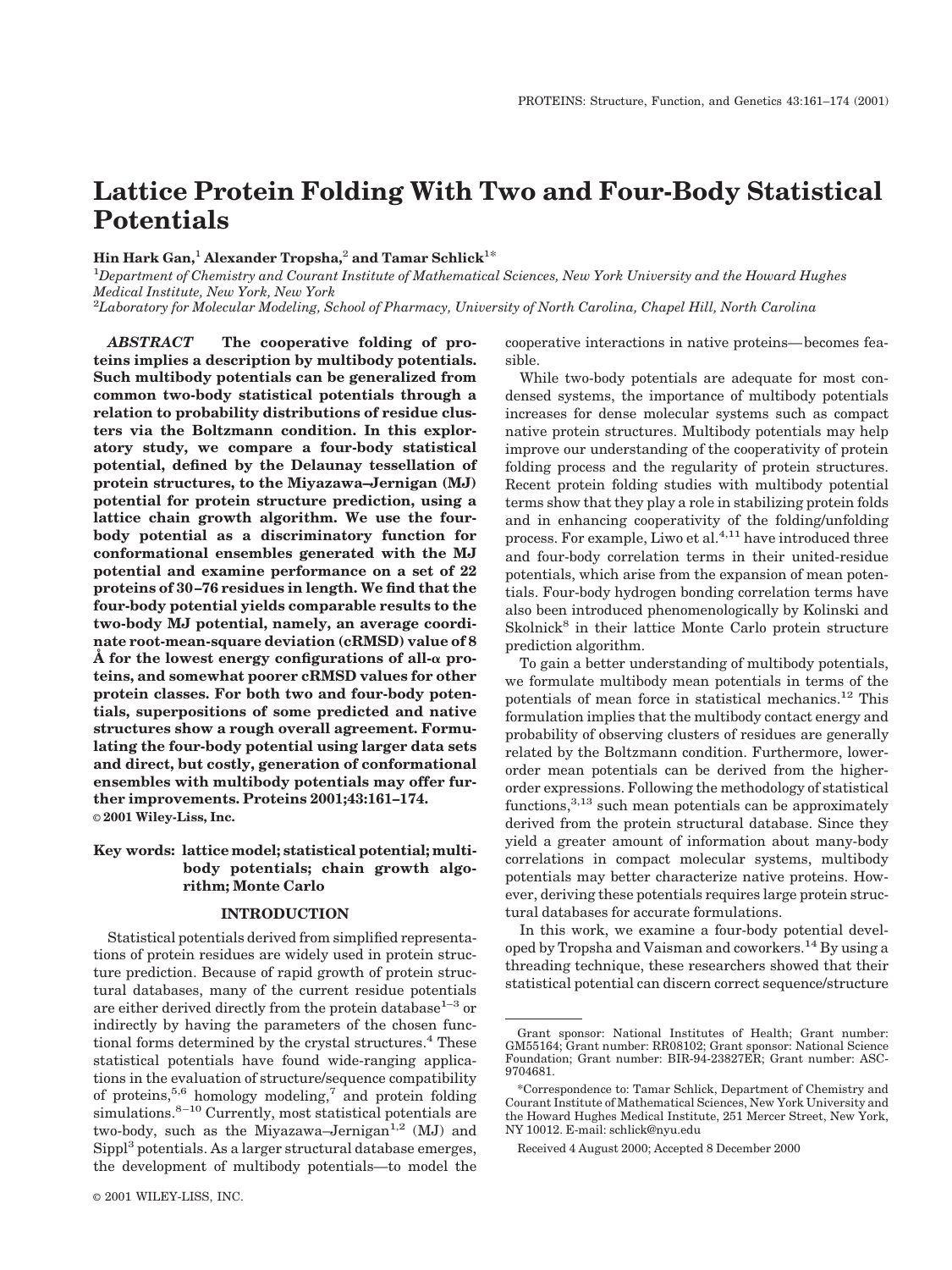matches better than two-body statistical potentials.15,16 In the present investigation, we discuss the evaluation of this potential and its implementation for lattice protein folding using a chain growth algorithm. The evaluation is performed by means of a statistical geometrical method in which the four-body residue neighbors are systematically enumerated using the Delaunay tessellation technique. Four-body energies are then related to the frequencies of observed four-residue clusters in protein structures via the Boltzmann relation. Our evaluation shows that while most terms have attained their saturation values, some have not converged, indicating that a larger structural database is needed to determine this potential more accurately.

We compare the performance of the four-body potential in protein structure prediction to the two-body MJ potential using a lattice  $C_{\alpha}$  protein model. On the (311) cubic lattice, we generate configurational ensembles for proteins with our recently implemented chain growth algorithm.<sup>17</sup> We have shown that this variant is effective for calculating conformational and thermodynamic properties of several test proteins.17 In this article, we examine the quality of the two and four-body potentials using coordinate rootmean-square deviation (cRMSD) between native and predicted structures and energy/cRMSD scatter plots. As the computational cost in generating ensembles using the four-body potential is currently prohibitive, we can only apply it to the conformational ensembles generated with the two-body potential. We find that the shapes of the energy/cRMSD plots for the two and four-body potentials are correlated for low-energy and low cRMSD configurations. The two and four-body energies are generally weakly correlated.

For a set of 22 proteins, the predicted cRMSD values by the MJ potential are about  $8 \text{ Å}$  for  $\alpha$  proteins and somewhat poorer, around 9 Å, for  $\beta$  and  $\alpha/\beta$  protein classes. Superpositions of predicted and native structures show rough overall agreements for some proteins. Our four-body potential yields comparable results. Improving the fourbody potential requires larger protein data sets than used in the present study. Furthermore, a more sophisticated protein model that uses finer representation for each residue may be required. Thus, although the present four-body potential may be adequate for protein fold recognition, further improvements are necessary for more accurate ab initio structure prediction.

#### **STATISTICAL POTENTIALS**

We begin by presenting the modified MJ potential, the methodology of the four-body statistical potential, and a theoretical formulation of multibody potentials in general. The derivation shows that multibody energies are generally related to the probability distributions of observing proximity of residues via the Boltzmann relation. It also shows how different levels of multibody potentials are related.

#### **Multibody Potentials of Mean Force**

Statistical potentials are derived based on the assumption that "contact" energies between amino acid residues in native proteins are related to their observed frequency in a representative structural database. Since energies are computed from a set of folded structures, they are more appropriately interpreted as a mean, rather than as bare interaction energies. These mean energies are related to potentials of mean force in statistical mechanics, obtained by ensemble averaging over equilibrium states.<sup>13,18</sup> In structure-derived potentials, ensemble averaging is effectively replaced by averaging over a set of representative protein structures. Critical assessment of this interpretation using a simple two-residue hydrophobic–hydrophilic (HP) protein model shows that it yields a correct ranking of contact energies, but their absolute values are imprecise.18 The following discussion presents two-body and multibody potentials as potentials of mean force.

For a protein chain with *N* residue interaction centers, we define the *n*-body potential of mean force  $w^{(n)}$  for the residue-cluster  $(i_1 i_2 \ldots i_n)$  as

$$
w_{i_1 i_2 \ldots i_n}^{(n)} = -k_B T \ln[F_{i_1 i_2 \ldots i_n}^{(n)} / R_{i_1 i_2 \ldots i_n}] \tag{1}
$$

where  $R_{i_1i_2...i_n}$  is the reference state (defined below) and  $F^{(n)}$  is the probability density of finding the residues in a cluster:

$$
F_{i_1i_2...i_n}^{(n)} = \int dV^{(N-n)} \exp(-\beta E_N) / \int dV^{(N-1)} \exp(-\beta E_N) \quad (2)
$$

where the temperature parameter  $\beta = 1/(k_BT)$ , the volume<br>element  $dV^{(N-n)} = (dV_d dV_o \dots dV_N)$ element  $dV^{(N-n)} = (dV_1 dV_2 \dots dV_N)$  $(dV_{i_1}dV_{i_2}\cdot dV_{i_n})$ , and  $E_N$  is the total energy of the protein. The *n*-body potential is defined with respect to a "reference state"  $R_{i_1 i_2 \ldots i_n}$  determined by the specific problem of interest. Moreover,

$$
F_{i_1 i_2 \ldots i_n}^{(n)} = R_{i_1 i_2 \ldots i_n}
$$
 (3)

when the mean potential  $w_{i_1 i_2 \ldots i_n}^{(n)} = 0$ .

It is useful to separate correlated from uncorrelated aspects of many-body interactions. The reference state is often chosen to be the uncorrelated state where there are no interactions between residues. If the interaction energy  $E_N$ vanishes,  $F_{i_1 i_2 \ldots i_n}^{(n)}$  in eq. 2 becomes a product of the uncorrelated, single residue properties. Mathematically, we write  $R_{i_1 i_2 \ldots i_n} \sim \prod_a^n R_{i_a}$ , where  $R_{i_a}$  is the frequency of occurrence of  $\lim_{i}$  individual residues. Consequently, the mean potential  $w_{i_1 i_2 \ldots i_n}^{(n)}$ is interpreted as a measure of the nonrandom nature of residue distributions, or contacts, in protein structures. The correlations among the residues in the cluster  $(i_1 i_2 \ldots i_n)$  are determined by the temperature and energy function  $E<sub>N</sub>$ through the canonical average. A major simplifying assumption of statistical potentials is that the probability density  $F_{i_1 i_2 \ldots i_n}^{(n)}$  is determined by the observed frequencies of the residue cluster  $(i_1 i_2 \ldots i_n)$  for  $n = 2, 3, 4, \ldots$ , instead of evaluating the expression in eq. 2.

Multibody mean potentials contain information about correlations between residue pairs, triplets and quadruplets, and so on, in the system. In general, mean potentials  $w_{i_1 i_2 \ldots i_n}^{(n)}$  for different *n* are related through probability densities: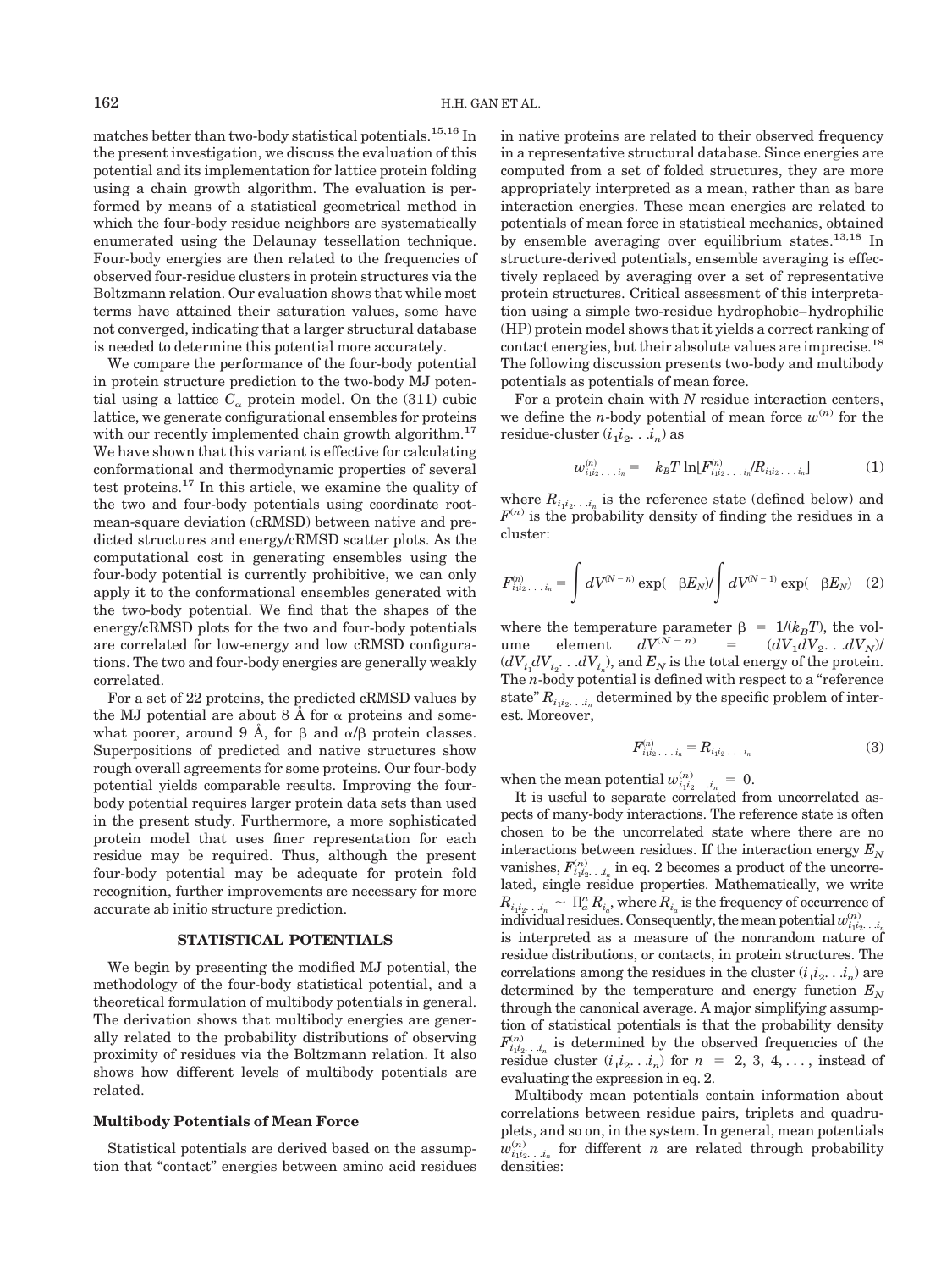$$
F_{i_1i_2\ldots i_n}^{(n)} = \int dV_{n+1} F_{i_1i_2\ldots i_{n+1}}^{(n+1)} \tag{4}
$$

By using the definition for the distribution functions, we can relate the different levels of multibody mean poten- $\text{tails}, w_{i_1 i_2 \ldots i_n}^{(n)} \text{ for } n = 2, 3, \ldots, \text{ as follows:}$ 

$$
w_{i_1i_2\ldots i_n}^{(n)} = -k_B T \ln \left[ \int dV_{n+1} \frac{R_{i_1i_2\ldots i_{n+1}}}{R_{i_1i_2\ldots i_n}} \exp(-\beta w_{i_1i_2\ldots i_{n+1}}^{(n+1)}) \right]
$$
(5)

This formula provides the recipe for determining lowerorder potentials in terms of higher-order potentials; e.g.,  $w^{(3)}_{i_1 i_2 i_3}$  is derived from  $w^{(4)}_{i_1 \ldots i_4}$  and  $w^{(2)}_{i_1 i_2}$  from  $w^{(3)}_{i_1 i_2 i_3}$ . Because of molecular packing, two and three-body correlations are significant even for disordered monatomic liquids. Higherorder (correlated) potentials are expected to be important for folded protein structures whose packing density resembles that of crystals. Still, they are more difficult to evaluate than two-body potentials. From a practical viewpoint, estimating lower-order potentials directly from structure database may lead to more accurate results than using eq. 5, especially when the higher-order potentials cannot be accurately determined from databases.

Scheraga and coworkers recently considered multibody terms in their interaction potentials for residues derived as a mean potential (cumulant) expansion.<sup>11</sup> These investigators argued that, in the leading approximation, the four-body contributions are similar to the four-body cooperative hydrogen bonding interactions introduced by Kolinski and Skolnick.<sup>8</sup> Multibody terms derived in this way are related to, but different than, the mean potentials  $w_{i_1 i_2 \ldots i_n}^{(n)}$ derived here. In the following discussion, we consider the use of two- and four-body potentials of mean force estimated from protein structural databases.

#### **Two-Body Potential**

From eq. 1, the two-body contact energies  $\{\epsilon_{ij}\}\$ are related to the frequency of residue pairs *i*, *j* in the protein structural database via the Boltzmann's condition:

$$
\epsilon_{ij} = -k_B T \ln[F_{ij}/R_{ij}] \tag{6}
$$

where  $F_{ij}$  is now the observed contact frequency for the pair *i*, *j* in protein database and *Rij* is its corresponding reference state.<sup>1,3,19</sup> Contact energies  $\{\epsilon_{ij}\}$  calculated with the random reference state reflect the residual nonrandom preferences for residue/residue contacts in proteins; energies calculated with respect to a solvent-mediated reference state are related to the preferences for residue/ residue over residue/solvent contacts. The MJ energies are derived using a solvent-mediated reference state and are correlated with experimental hydrophobicities of resi $dues.<sup>1</sup>$ 

For this work, we use a slightly modified version<sup>17</sup> of the MJ potential in which the interaction matrix is modified by a simple shift:  $\epsilon_{ij} \leftarrow M_{ij} + 2$ , where  $M_{ij}$  is the MJ interaction matrix<sup>2</sup> as reevaluated in 1996; the energies are expressed in  $k_BT_0$  units, where  $T_0$  is the room temperature. Our simple shift weakens the attractive energies

between the residues, and they are effectively similar to the interaction energies derived by Skolnick and coworkers.20,21

We choose a simple square-well function to parameterize the residue/residue potential. The attractive interactions are represented by the shifted MJ energies  $\{\epsilon_{i,j}\}\$ . For each *i* and *j* pair representing two residues, with distance separation  $R_{ij}$ , our potential has the form

$$
u_{ij}(R_{ij}) = \begin{cases} \epsilon_r & \text{if } R_{ij} < 4\text{\AA} \\ \epsilon_{ij} & \text{if } 4\text{\AA} \le R_{ij} \le 6.5\text{\AA} \\ 0 & \text{if } R_{ij} > 6.5\text{\AA} \end{cases}
$$
(7)

where  $\epsilon_r$  is a residue-independent finite repulsive energy, and  $\epsilon_{ij}$  is modified MJ energy. The short-range repulsive energy ensures minimal overlap between protein cores. The value of  $\epsilon_r$  is set simply as:  $\epsilon_r = 5$  max $_{\{ij\}}|\epsilon_{ij}|$ ; we found results to be insensitive to the precise value of  $\epsilon_r$  within a wide range.

#### **Four-Body Potential**

As introduced earlier, multibody statistical potentials are conceptually similar to two-body analogues, although the methodology used to evaluate them can vary. For two-body potentials, residues that are within a prescribed radius  $R_{\text{cut}}$  (e.g.,  $\sim$ 7 Å) from the reference residue are typically considered neighbors. This procedure is inadequate for multibody contacts because it leads to over counting of multibody contributions, since within a given cutoff radius the number of possible multibody (interaction) terms is larger than allowed geometric nearest neighbors. Thus, a rigorous definition of contact neighbors is required to relate contact energies to residue neighbors. Tropsha and Vaisman and coworkers<sup>14</sup> have introduced a novel multibody potential derived from computational geometry analysis of protein structures. In their scheme, the united residues (typically represented by  $C_{\alpha}$  atoms or side chain centroids) are used to tessellate protein structures using the Delaunay triangulation technique<sup>22</sup> (Fig. 1). The shape and volume of a tessellated protein structure are defined by the aggregate of tetrahedrons whose vertices are  $C_{\alpha}$  centers. The vertices of the tetrahedrons define unique four-residue clusters, which are the basis for the computation of the four-body statistical potential.

The following discussion presents the four-body potential and the methodology for its determination. We reevaluate the potential with a larger protein data set and show the effects of data set size on the results.

#### *Tessellating protein structures*

The closest neighbors for each point in a set of arbitrary points in space can be identified with the aid of Voronoi or Delaunay tessellation technique.22 A Voronoi tessellation of a set of points or sites in three dimensions defines an aggregate of polyhedra or convex polytopes enclosing the points. The faces of a polyhedron are boundaries defined by planes perpendicular to the lines joining a point and its nearest neighbors; in 2D, the boundaries are lines (Fig. 1). Thus, a region in a Voronoi polyhedron is closest to the point inducing the tessellation than to the points in other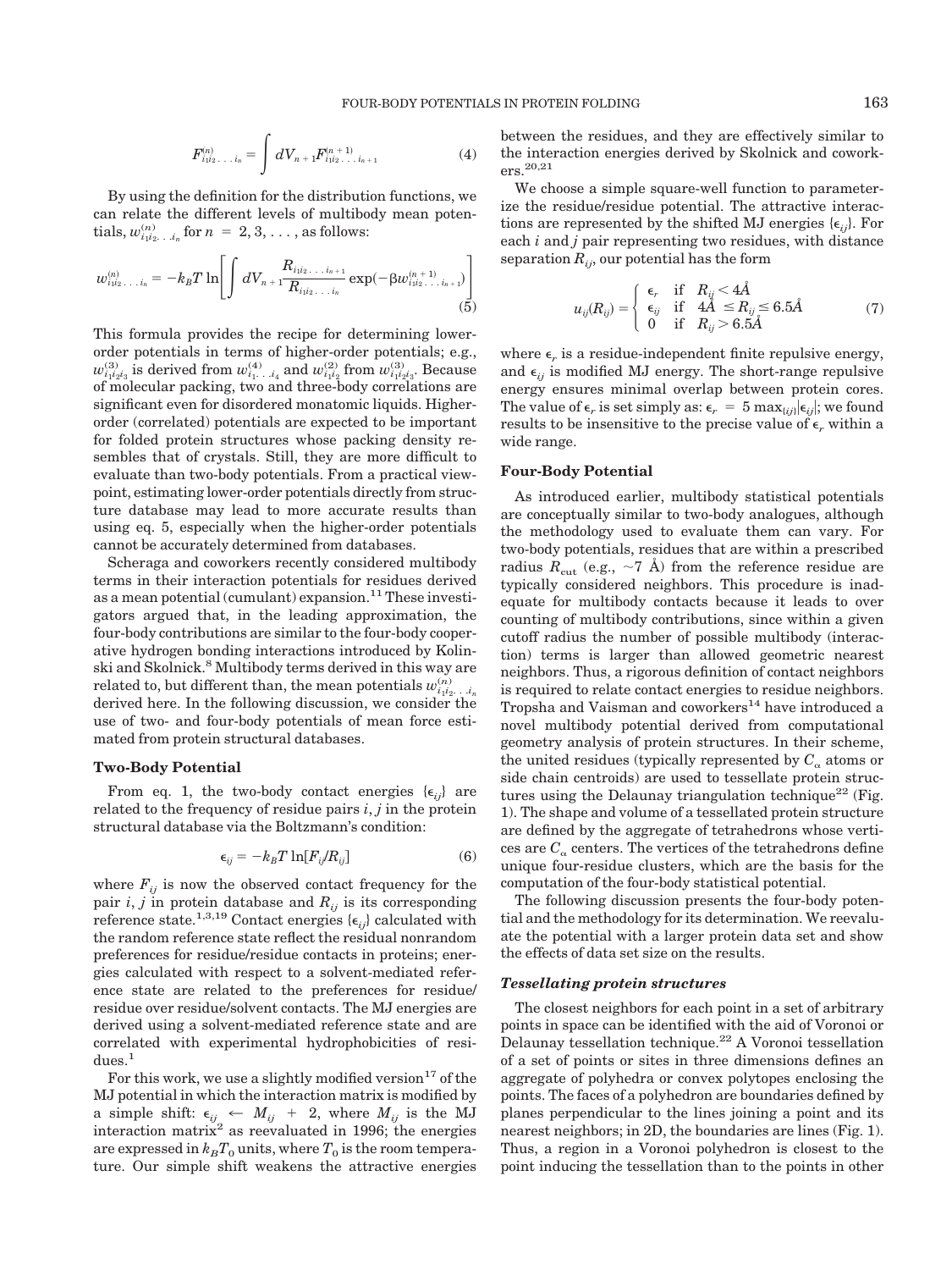

(b)



Fig. 1. **a:** Voronoi (blue) and Delaunay (red) tessellations of N points (black dots) in two dimensions where the triangles (ijk) form clusters of near neighbors. **b:** Delaunay tessellation of the protein 2mhu, where the vertices are  $C_{\alpha}$  positions and four-residue (tetrahedral) clusters (ijkl) form near neighbors.

polyhedra. The Delaunay triangulation is defined by a set of triangles formed by lines joining the points that share a boundary. Thus, Delaunay tessellation is mathematically the dual of Voronoi tessellation. Figure 1a illustrates the Voronoi and Delaunay tessellations for a set of points in two dimensions.

In 2D, the Delaunay triangles partition the area occupied by the points, which may be viewed as an aggregate of three-point nearest-neighbor clusters. Similarly, in 3D the Delaunay tessellation produces an aggregate of four-body clusters or tetrahedrons. Information about the distribution of these clusters helps characterize the geometric properties of any system. Thus, tessellation techniques are useful for analyzing irregular structures, such as disordered crystals<sup>23</sup> and proteins.<sup>24</sup> Delaunay tessellation of protein 2mhu using only the  $C_{\alpha}$  is shown in Figure 1b. We only use a simplified  $C_{\alpha}$  representation of protein chains.

The statistical geometrical characterization of protein structures can acquire physical meaning when the frequencies of the residue compositions of the tetrahedrons are related to residue contact energies through the Boltzmann relation (see eq. 1). Our analysis ignores the presence of solvent molecules, metal ions, heme groups, and other molecules complexed with proteins. We use the program developed by Barber et al. $^{25}$  to tessellate native proteins, which gives all possible four-body  $C_{\boldsymbol{\alpha}}$  neighbors in protein structures. The upper bound for the algorithmic complexity of generating Voronoi or Delaunay tessellations is estimated to be  $\overline{N}^{(D\ +\ 3)/2}$ , where *N* is the number of points and *D* is spatial dimension.<sup>26</sup>

More generally, the tessellation technique as described above can be used to define two-, three-, and four-body statistical potentials. However, the discriminatory power of the two and three-body potentials derived in this manner will have to be tested, for example, using threading or decoys before implementing them in folding simulations. As discussed earlier, we expect the four-body potential to discern native structures better than the two- and three-body potentials. A combination of multibody potentials may work even better.

# *Evaluating the four-body potential from representative protein structures*

Following Tropsha and Vaisman and colleagues,<sup>14</sup> the four-residue contact energies  $Q_{ijkl}^{\alpha}$  are computed using the formula

$$
Q_{ijkl}^{\alpha} = -k_B T \ln[f_{ijkl}^{\alpha}/p_{ijkl}]
$$
 (8)

where  $f_{ijkl}^{\alpha}$  is the frequency of residue composition (*ijkl*) in a set of protein structures, *pijkl* is the expected random frequency for each combination  $(ijkl)$ , and superscript  $\alpha$ denotes the type of four-body contact used (defined below). This expression corresponds to  $n = 4$  in eq. 1. (Tropsha and Vaisman and colleagues define a four-body score using base 10 logarithm instead of the natural logarithm used here; they also ignore the  $-k_BT$  factor.) In addition, four-body contacts of adjacent residues along the chain backbone (e.g., consecutive residues  $i, i + 1, i + 2, i + 3$ ) are distinguished from those contacts with nonsequential vertices. We label the different quadruplet types by the superscript  $\alpha = 0, 1, 2, 3, 4$ , denoting how many residues are consecutive along the chain. Thus, for example,  $\alpha = 4$ corresponds to all four residues adjacent along the chain (*i* through  $i + 3$ , and  $\alpha = 0$  represents four indices, none of which are nearest neighbors along the chain. Given a set of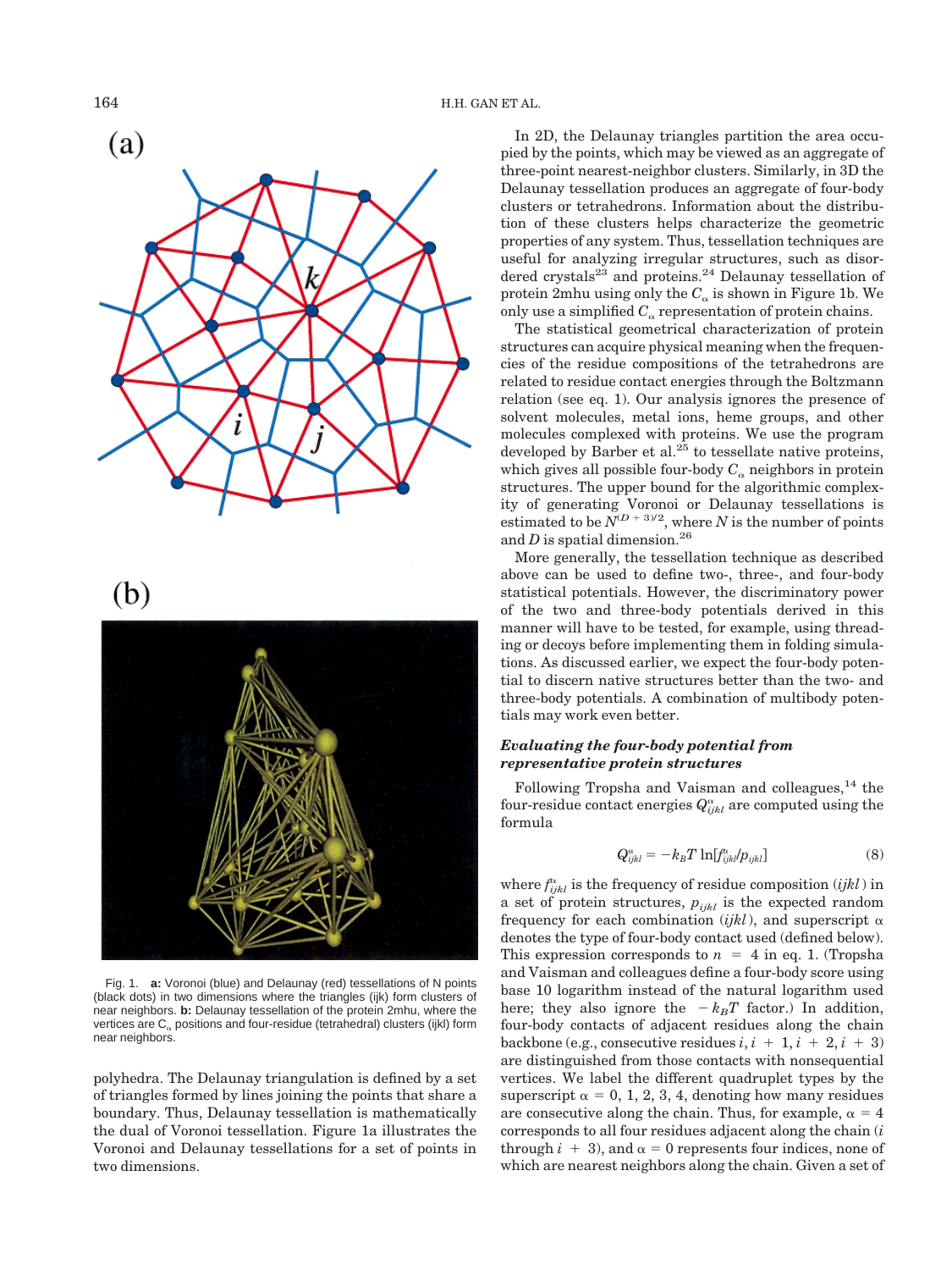representative protein structures, the observed frequen- ${\rm cies}\, f^\alpha_{ijkl}$  and  $p_{ijkl}$  in eq. 8 are defined as follows:

$$
f_{ijkl}^{\alpha} = \frac{\text{observed occurrences of type } \alpha \ (ijkl) \text{ neighbors}}{\text{total number for } \alpha \ \text{type}} \tag{9}
$$

and

$$
p_{ijkl} = \frac{4!}{\prod_{N_{aa}} N_{a} a_j a_k a_l}
$$
 (10)

where

$$
a_i = \frac{\text{observed occurrences of amino acid type } i}{\text{total number of residues in data set}} \quad (11)
$$

Here,  $N_{aa}$  is the number of amino acid groups (20 if each amino acid is a group, but less if subgroups are formulated; see below) and *t<sub>i</sub>* is the number in each type. The observed occurrences of  $(ijkl)$  in  $f_{ijkl}^{\alpha}$  are derived from Delaunay tessellations of protein structures.

The frequencies  $f_{ijkl}^{\alpha}$  are derived from a representative protein data set of structures that spans various different protein families or folds. This ensures that the computed four-body energies are unbiased by over representation of certain protein families. We use the nonredundant protein database designed by Hobohm and Sander, $27$  which includes proteins with resolution of  $\leq 2.5$  Å, where no two proteins have more than 25% sequence identity. This list, released on January 8, 1999, includes 840 proteins (http:// www.sander.embl-heidelberg.de/pdbsel/). We further screened these proteins to exclude chains with unusually large gaps between adjacent  $C_{\alpha}$  (more precisely, with gaps of  $>4.12$  Å); this can occur by limited X-ray resolution for certain residues. The final set of 666 proteins was used to calculate the four-body potential according to eq. 8.

To compute  $f_{ijkl}^{\alpha}$ , we include only those tetrahedrons whose edge lengths are less than a specified cutoff value  $R_{\text{cut}}$  (we use 8 Å here);  $R_{\text{cut}}$  is dictated by the range of physicochemical interactions (the typical range for twobody potentials is  $6-7$  Å). We found that smaller cutoffs lead to several quadruplet residue combinations (*ijkl*) with no representations. As larger protein data sets become available in the near future, lower cutoff values might be implemented. Detailed analysis of the distribution of tetrahedron sizes shows that the percent of tetrahedrons excluded by the distance filter could be substantial<sup>16</sup> ( $>60\%$  for  $R_{\text{cut}} = 8$  Å). Most relatively small tetrahedrons are formed by hydrophobic residues in protein interiors, and they contribute more to the four-body potential than the large tetrahedrons found on the protein surface (Fig. 1b).

Since the available representative protein dataset is not large, we group similar residues to reduce the number of terms in the four-body potential. For two-body potentials, this is not an issue since there are only 210 distinct residue pairs (20  $\times$  19/2 + 20). The four-body potential has 20<sup>4</sup> = 160,000 parameters in comparison. However, if we assume that all four-residue clusters (*ijkl*) that are related by



Fig. 2. Four-body potentials of types  $\alpha = 0, 1, 2$  are plotted as a function of residue quadruplets in the order: cccc (1), cccf (2), ccch (3), . . . , vvvv (126). Letters c, f, h, n, s, and v refer to six distinct residue classes, as described in the text. The full list of 126 quadruplets is available on our web site http://monod.biomath.nyu.edu/ $\sim$ hgan/ delaunay.html. For  $\alpha = 3, 4$ , the potentials are smaller in magnitude.

permutations are equivalent, the number of required parameters is reduced to 8,855. Since this number is still large,<sup>16</sup> Tropsha and Vaisman and colleagues,<sup>15</sup> after Goldstein et al.,<sup>28</sup> have considered reduced residue potentials based on the following six residue types (letters) as defined by George et al.<sup>29</sup> from correlations between residue mutation rates and Dayhoff matrices:

- $c = \{cysteine\}$
- $f = \{phenylalanine, tyrosine, tryptophan\}$
- $h = \{h$ istidine, arginine, lysine $\}$
- $n =$ {asparagine, aspartic acid, glutamine, glutamic acid}
- $s =$ {serine, threonine, proline, alanine, glycine}
- $v = \{$ methionine, isoleucine, leucine, valine $\}$

The above residue categories have the following characteristics: cysteine residues (type *c*) can form disulfide bonds; *f* residues are aromatic; *h* residues are basic except histidine; *n* residues are glutamic and aspartic acids and their amide forms; *s* residues consist of hydroxyl (serine and threonine) and other residues; and *v* residues are mostly aliphatic. This reduction implies only 126 distinct quadruplet residue compositions for each of the five  $\alpha$ types, or  $630$  parameters instead of  $20<sup>4</sup>$ . We adopt this residue classification; other classifications have been used.14

The four-body contact energies defined in eq. 8 are presented in Figure 2, where  $Q_{ijkl}^\alpha$  is plotted versus quadruplet residue composition (*ijkl*) for quadruplet types  $\alpha = 0$ , 1, 2. Only these  $\alpha$  types have  $Q_{ijkl}^{\alpha}$  values that differ significantly from zero or the random reference state. The value of the potential for these types (which reflects that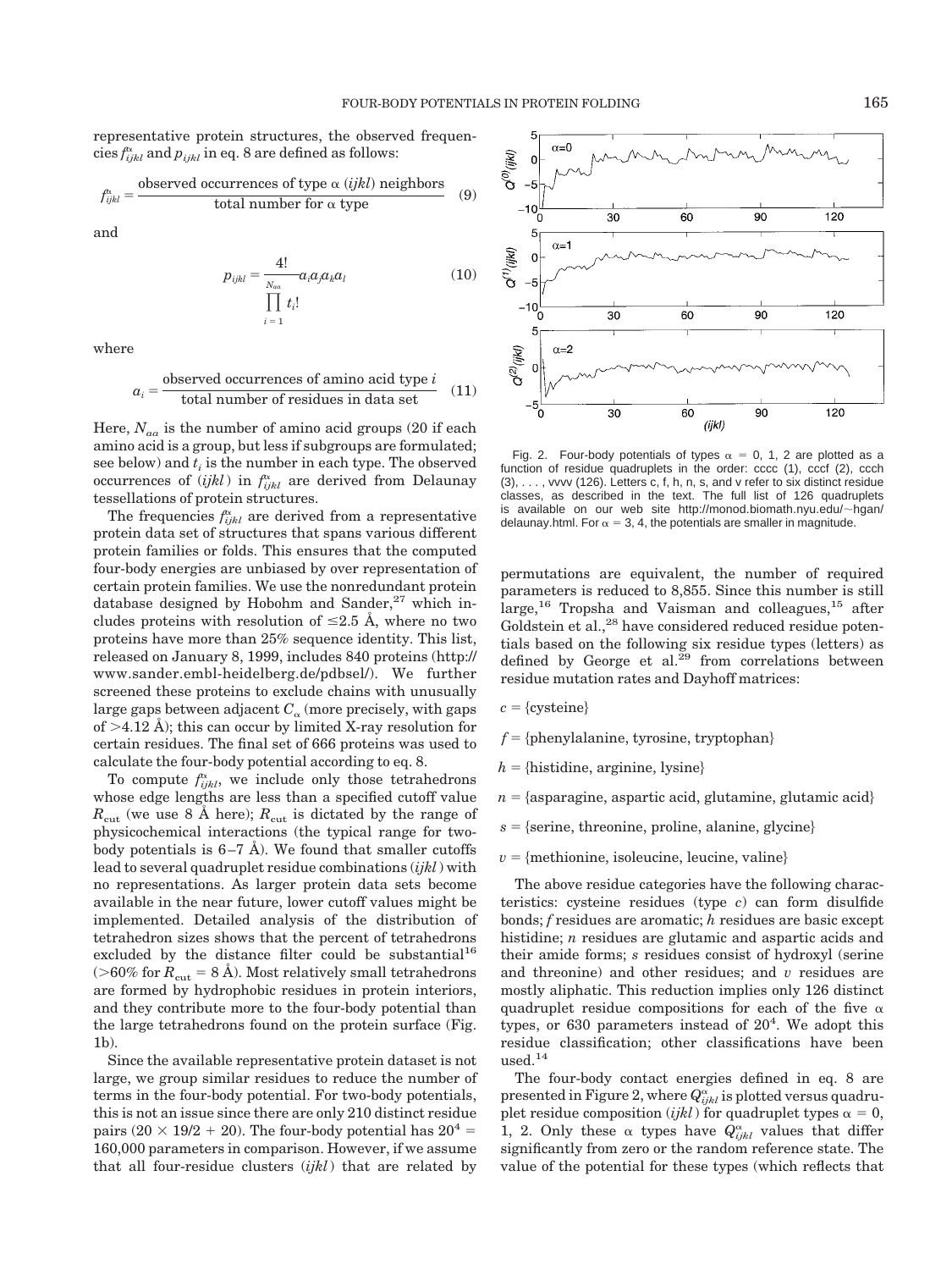

Fig. 3. Effect of protein dataset size on the four-body potential. The difference  $R^{\alpha}_{ijkl}$  (see eq. 13) between four-body potentials evaluated with 309 and 666 representative proteins is shown as a function of the residue composition (ijkl) for three ( $\alpha = 0, 1, 2$ ) types. For  $\alpha = 3, 4$ , the R $_{ijkl}^{\alpha}$  are considerably larger due to statistical fluctuations.

nonrandomness of residue contacts) decreases as  $\alpha$  increases. Thus, nonbonded quadruplet configurations ( $\alpha =$ 0) contribute more significantly to the potential than those types that have some bonded neighbors. This means that nonlocal four-body contacts in protein structures are largely nonrandom, unlike the contact terms with bonded neighbors. The nonrandom terms of the four-body potential should better discriminate protein-like from non-protein like conformations. The near-zero likelihoods of connected residue quadruplets is in agreement with analysis of protein sequences which suggests that native sequences are apparently random.<sup>30</sup> For the  $\alpha = 0, 1, 2$  types, the quadruplets with two or more cysteine residues (residue type *c*, the first 20 quadruplets in Fig. 2) have the largest magnitudes compared with other residue combinations (*ijkl*). This result is consistent with two-body statistical potentials where the cysteine–cysteine attractive energy is large as well. $^{2,31}$ 

We also test the convergence of the four-body potential with respect to the size of the representative protein set. The  $Q_{ijkl}^{\alpha}$  function is evaluated using two data sets: 309 proteins based on Hobohm and Sander's 1994 list versus the 666 proteins from their 1999 list; we denote the potentials generated thereby as  $Q_{ijkl}^{\alpha}$  (309) and  $Q_{ijkl}^{\alpha}$  (666), respectively. For this comparison, we used a cutoff  $R_{\text{cut}} =$ 11 Å, since the smaller data set requires a larger cutoff value to ensure nonzero counts for all quadruplets. Figure 3 shows the ratio of their difference:

$$
R^{\alpha}_{ijkl} = \left| \delta Q^{\alpha}_{ijkl} / Q^{\alpha}_{ijkl} (666) \right| \tag{13}
$$

where  $\delta Q_{ijkl}^{\alpha} = Q_{ijkl}^{\alpha} (666) - Q_{ijkl}^{\alpha} (309)$ . As shown in Figure 3, most quadruplets  $(ijkl)$  have small  $R^{\alpha}_{ijkl}$  values (i.e.,  $\leq 0.05$ ), but some values vary between 0.1 to 0.2. Clearly, larger data sets are needed to produce better convergence for the four-body potential. Unlike the four-

body potential, the two-body statistical potentials are not sensitive to the size of available representative proteins.<sup>2</sup>

### **RESULTS AND DISCUSSION**

The (311) cubic lattice and chain growth method for generating protein conformations are briefly outlined under Materials and Methods; detailed formulations are given elsewhere.17 Since the use of the four-body potential for ensemble generation is prohibitively costly due to repeated tessellation of chain configurations at each step of the chain growth process, we assess it on the fully grown configurations generated by the two-body MJ potential. We typically generate a million configurations for each protein in the set of 22 small proteins examined in this discussion. Simulations are performed on a 300-MHz R12000 SGI Origin2000 computer at New York University. Sampling of a million configurations for a 30-residue protein requires about 2 CPU h.

## **Criteria for Selecting Nativelike Conformations**

Our objective is to predict the single configuration from the ensemble that resembles the native structure as much as possible. A lowest-energy criterion assumes that the conformational entropy of native structures is small or negligible. Alternatively, since the thermodynamics hypothesis of protein folding implies that the free energy of the native state is the lowest, we can choose the states that contribute the most to the free energy expression. In the chain growth algorithm,<sup>17</sup> the free energy  $F \sim -k_BT \ln$  $\Sigma_{\Lambda}W(\Lambda, T)$ , where *W*  $(\Lambda, T)$  is the statistical weight for configuration  $\Lambda$  at temperature *T*. The state with the highest weight  $W(\Lambda, T)$  corresponds to the lowest free energy. We thus compare results of selecting native configurations based on both lowest energies and highest statistical weights.

#### **Energy/cRMSD Correlation Plots**

The energy/cRMSD scatter plots for the proteins 2mhu (30 residues), 8rxna (52 residues), and 1r69 (63 residues) are shown in Figure 4. The native structure of the small protein 2mhu is disordered with no secondary structures, whereas 8 rxna is a  $\beta$  protein and 1r69 an  $\alpha$  protein. In the plots, only a representative 50,000 out of a million configurations from the ensembles are shown (we selected the first 50,000 (uncorrelated) configurations for plotting). The shapes of energy/cRMSD scatter plots for two-body (MJ) potential show that low-energy states are much more narrowly distributed than are the high-energy states. More important, the low-energy states tend to have lower cRMSD than do the high-energy states. This correlation is, however, not very strong, since many high-energy states have comparable low cRMSD values. Ideally, the shape of the energy/cRMSD plot should have the low-energy states shifted strongly toward low cRMSD. The four-body energy/ cRMSD scatter plots for proteins 2mhu and 8rxna are similar to those for the MJ potential, but the plot for protein 1r69 shows a very different distribution: lowenergy states are also broadly distributed. Thus, the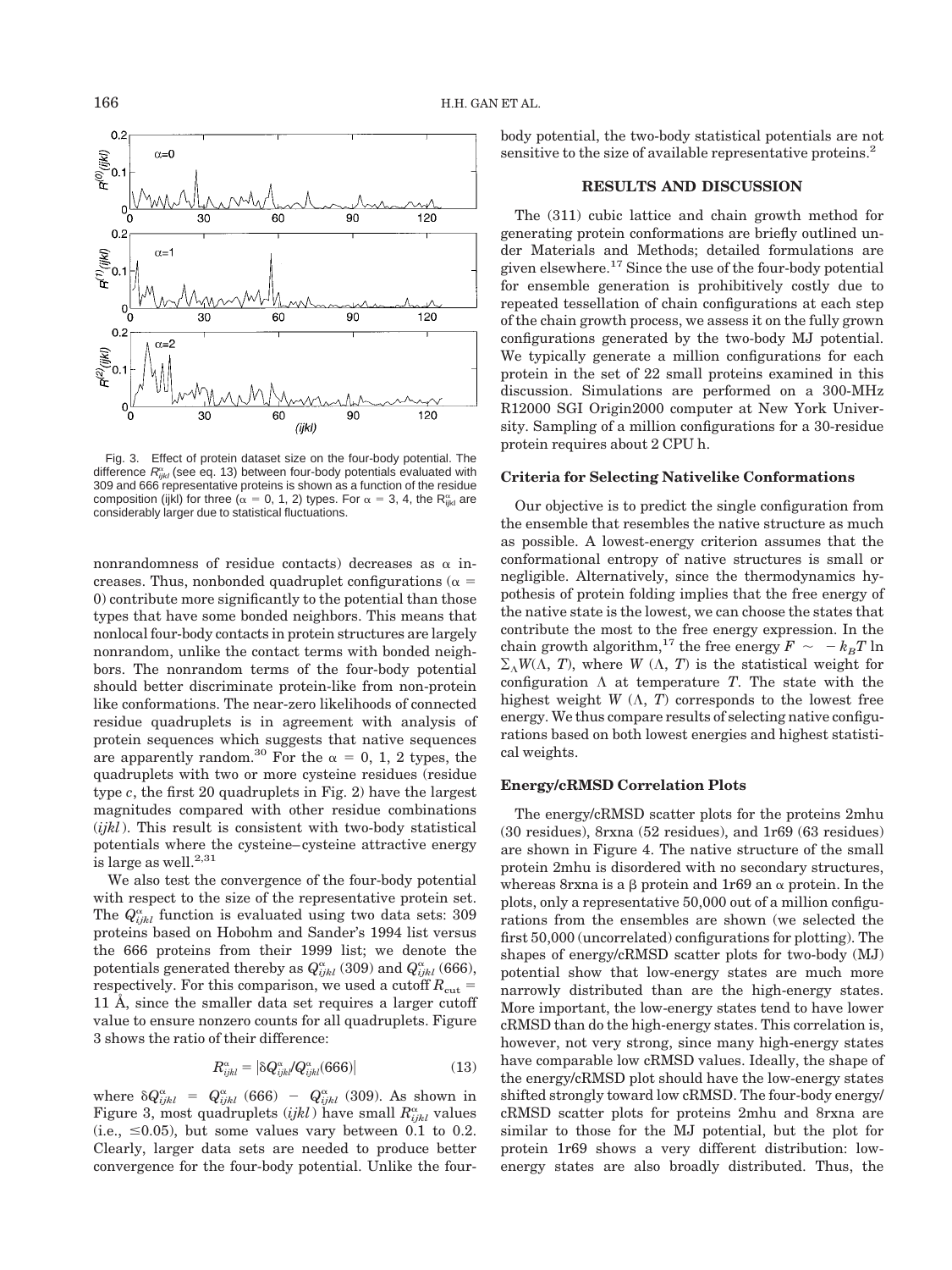## FOUR-BODY POTENTIALS IN PROTEIN FOLDING 167



Fig. 4. Scatter plots of energy per residue versus coordinate root-meansquare deviation (cRMSD) for proteins 2mhu, 8rxna, and 1r69. The energies are expressed in units of  $\mathrm{k_B T_o},$  where  $\mathrm{T_o}$  is the room temperature<br>(298 K). Configurations were generated with the MJ interaction matrix, but both two-body MJ and four-body energies were calculated. Left: MJ energy versus cRMSD. Right: four-body versus cRMSD. Each plot displays 50,000 uncorrelated configurations. The energy/cRMSD position of the native configuration is marked using the symbol  $\otimes$ .

four-body energies of the configurational ensemble are sensitive to the protein structure.

Levitt's group<sup>32,33</sup> has examined factors affecting the quality of energy functions through the energy/cRMSD plots. They found poor energy/cRMSD correlations for  $\text{Hinds-Levitt}^{31}$  and MJ statistical potentials. Heuristic statistical potentials retain much fewer details of interaction between residues, and they are expected to show weaker energy/cRMSD correlations. This has led to the development of energy discriminatory functions with a detailed representation of atomic sites.<sup>34</sup> Moreover, recent folding simulation studies with all-atom potentials plus solvation demonstrate that these potentials can discriminate native states quite successfully.<sup>35,36</sup> Although detailed atomic potentials offer good discriminatory functions, they are much more costly to use in this context. A procedure that combines the strengths of different energy functionals could be a fruitful strategy for sampling and evaluating configurations.

For the three proteins 2mhu, 8rxna, and 1r69 shown in Figure 4, the cRMSD values based on the lowest two-body MJ energy are 5.10, 7.77, and 7.53 Å, respectively. The corresponding cRMSD values based on the lowest fourbody energies are 4.37, 8.61, and 8.88 Å. Thus, in these



Fig. 5. Scatter plots of correlations between MJ (2-body) and fourbody energies (per residue) for configurations of proteins 2mhu (top), 8rxna (middle), and 1r69 (bottom); the energies are in units of  $k_BT_0$ . Each plot displays 50,000 uncorrelated configurations.

cases, the four-body potential does not always yield cRMSD values lower than those predicted by the two-body MJ potential. Although the cRMSD values obtained in this case are similar to others reported in the literature, the predicted accuracy of the structures is quite low.

## **Correlation and Comparison Between Two- and Four-Body Energies**

The above differences and similarities between the energy/cRMSD plots of two- and four-body statistical potentials can be quantified by plotting the correlations between the two- and four-body energies of configurational ensembles for proteins 2mhu, 8rxna, and 1r69, as shown in Figure 5. For proteins 2mhu and 8rxna, an overall correlation exists: configurations with low two-body energies also have low four-body energies, although there is a consider-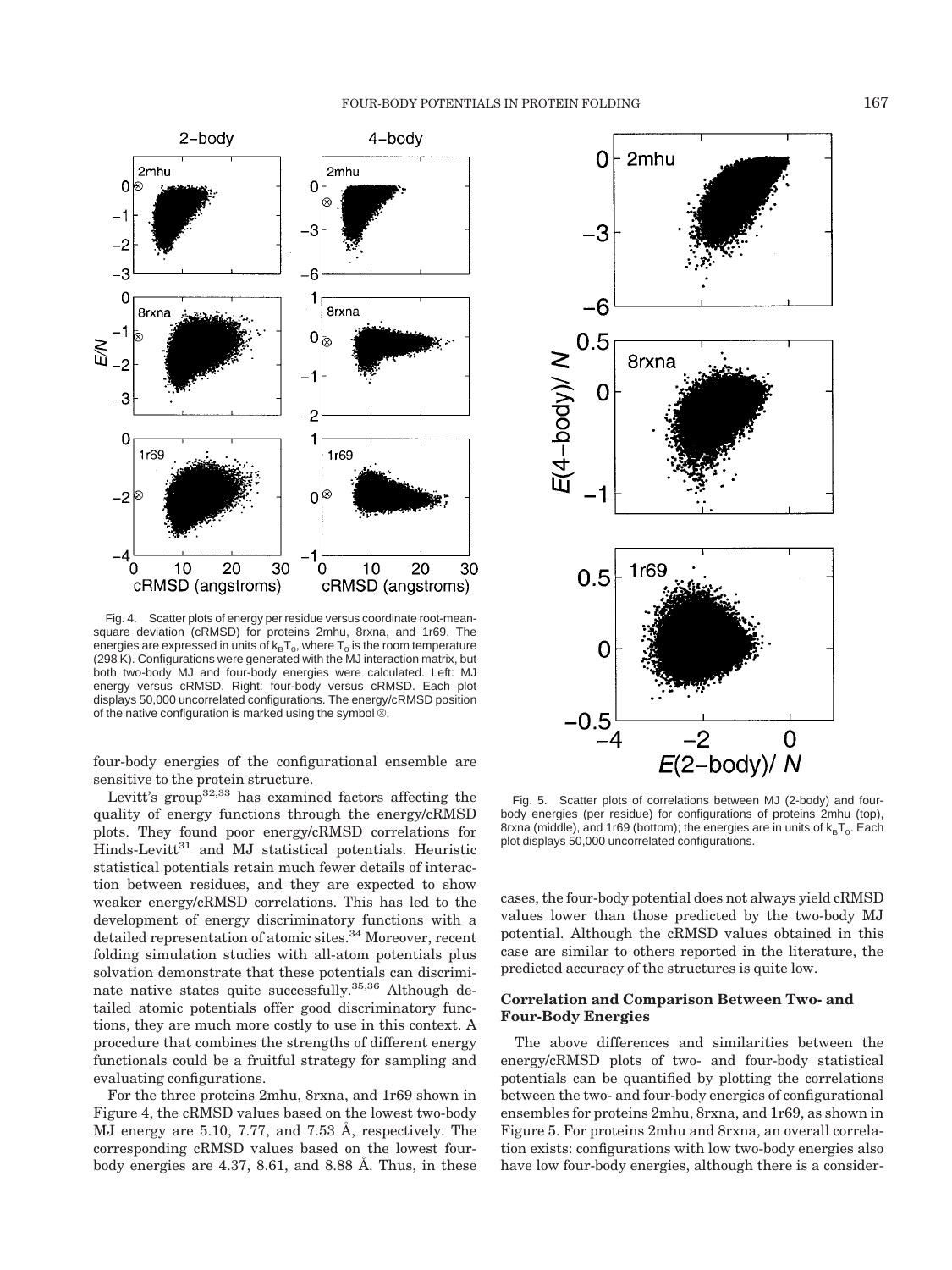| Proteins                   | <b>Size</b> | Native MJ | Native four-body | Lowest MJ | Lowest four-body |  |
|----------------------------|-------------|-----------|------------------|-----------|------------------|--|
| Disordered peptide         |             |           |                  |           |                  |  |
| 2mhu                       | 30          | 0.01      | $-1.07$          | $-2.93$   | $-5.29$          |  |
| $\alpha$ -class proteins   |             |           |                  |           |                  |  |
| sini                       | 31          | $-1.59$   | $-0.11$          | $-5.05$   | $-0.55$          |  |
| 1 <sub>ppt</sub>           | 36          | $-1.85$   | $-0.14$          | $-3.67$   | $-0.45$          |  |
| 1r69                       | 63          | $-1.92$   | 0.06             | $-3.85$   | $-0.41$          |  |
| 2cro                       | 65          | $-2.11$   | 0.01             | $-4.71$   | $-0.48$          |  |
| 4icb                       | 76          | $-1.53$   | 0.00             | $-4.08$   | $-0.33$          |  |
| 1bg8                       | 76          | $-1.41$   | $-0.06$          | $-3.56$   | $-0.46$          |  |
| $\beta$ -class proteins    |             |           |                  |           |                  |  |
| 1apo                       | 42          | $-0.96$   | $-0.99$          | $-2.84$   | $-2.28$          |  |
| 2bds                       | 43          | $-1.51$   | $-0.91$          | $-4.39$   | $-2.38$          |  |
| 1atx                       | 46          | $-1.95$   | $-1.75$          | $-3.88$   | $-1.91$          |  |
| 2ech                       | 49          | $-1.12$   | $-1.87$          | $-2.61$   | $-2.69$          |  |
| 1tpm                       | 50          | $-1.81$   | $-0.35$          | $-4.09$   | $-1.17$          |  |
| 8rxna                      | 52          | $-1.17$   | $-0.14$          | $-3.19$   | $-1.27$          |  |
| 1hcc                       | 59          | $-1.31$   | $-0.59$          | $-3.57$   | $-0.89$          |  |
| Mixed $\alpha$ and $\beta$ |             |           |                  |           |                  |  |
| 5z <sub>nf</sub>           | 30          | $-0.64$   | 0.07             | $-1.95$   | $-0.73$          |  |
| 1p <sub>nh</sub>           | 31          | $-0.87$   | $-1.71$          | $-5.38$   | $-3.25$          |  |
| 1sis                       | 35          | $-2.27$   | $-2.66$          | $-4.19$   | $-3.81$          |  |
| 1shp                       | 55          | $-2.07$   | $-0.53$          | $-4.02$   | $-1.42$          |  |
| 7pti                       | 58          | $-1.99$   | $-0.28$          | $-3.93$   | $-1.04$          |  |
| $2\text{sn}3$              | 65          | $-1.70$   | $-1.09$          | $-3.44$   | $-1.67$          |  |
| 1ctf                       | 68          | $-2.00$   | $-0.14$          | $-3.69$   | $-0.58$          |  |
| 1ubq                       | 76          | $-1.73$   | $-0.14$          | $-4.16$   | $-0.38$          |  |

**TABLE I. Modified Miyazawa-Jernigan (MJ) and Four-Body Energies (Per Residue) of Native and Lowest-Energy Structures Compared for a Set of 22 Proteins**†

† Native MJ and four-body energies are in columns 3 and 4, respectively, and their lowest energies in generated ensembles of one million configurations are in the last two columns. Energies are in units of  $\bar{k}_B T_0$ , where  $T_0$  is room temperature.

able spread in the low-energy end of the plot. By contrast, the 1r69 example shows almost no correlation, as evident from the energy/cRMSD plots in Figure 4. Thus, the correlation between two- and four-body potentials is protein dependent. Furthermore, the magnitude of the fourbody energy, unlike its two-body counterpart, varies greatly from protein to protein. The origin of these observed differences is discussed below.

For this assessment, Table I summarizes the two and four-body energies per residue (in  $k_BT$  units at room  $T_0$ ) associated with the native (middle two columns) and lowest-energy structures in corresponding ensembles for all 22 proteins tested here. Noting that the reference state for the two potentials differs, the four-body energies of native proteins are higher than their two-body energies. Table I shows that the four-body energies of  $\alpha$  proteins are significantly higher than those for  $\beta$  and mixed  $\alpha/\beta$  proteins. This may reflect larger contributions from nonlocal contacts (i.e., type 0 potential) for  $\beta$  and mixed  $\alpha/\beta$  proteins over the local contacts (i.e., type 4) for  $\alpha$  proteins. Native four-body energies (column 4) of  $\beta$  and mixed  $\alpha/\beta$  proteins are comparable in magnitude, although there are considerable fluctuations within the protein sets, and we find no notable dependence on protein size. In marked contrast, the native two-body energies (per residue) (MJ column 3 in Table I) for the proteins are fairly uniform except for the smallest proteins. Similar behavior is seen in the lowest ensemble energies (columns 5 and 6, respectively, in Table I) for both potentials.

Table I indicates that the two-body potential is the dominant term and that the four-body potential is sensitive to specific proteins types; this is expected, given that multibody interactions depend more strongly on protein conformations. Traditionally, the energy function of a system is written as a sum of the two, three, four-body, and so on, energy contributions. Thus an additive combination of two and four-body energies appears reasonable. However, we found that the energy/cRMSD plots do not improve significantly with such a combined energy function. Perhaps the quality of the configurational ensembles generated with the MJ energy needs to be improved to make the new energy discriminating functions fruitful.

#### **Protein Classes and Predicted Structures**

As in Table I, results are organized in Table II according to protein classes (all- $\alpha$ , all- $\beta$ , and mixed  $\alpha/\beta$  classes, and a disordered protein) to assess predictions based on lowest MJ and four-body energies, highest statistical weight (SW), and the lowest RMSD values in the conformational ensembles. The average cRMSD values of the proteins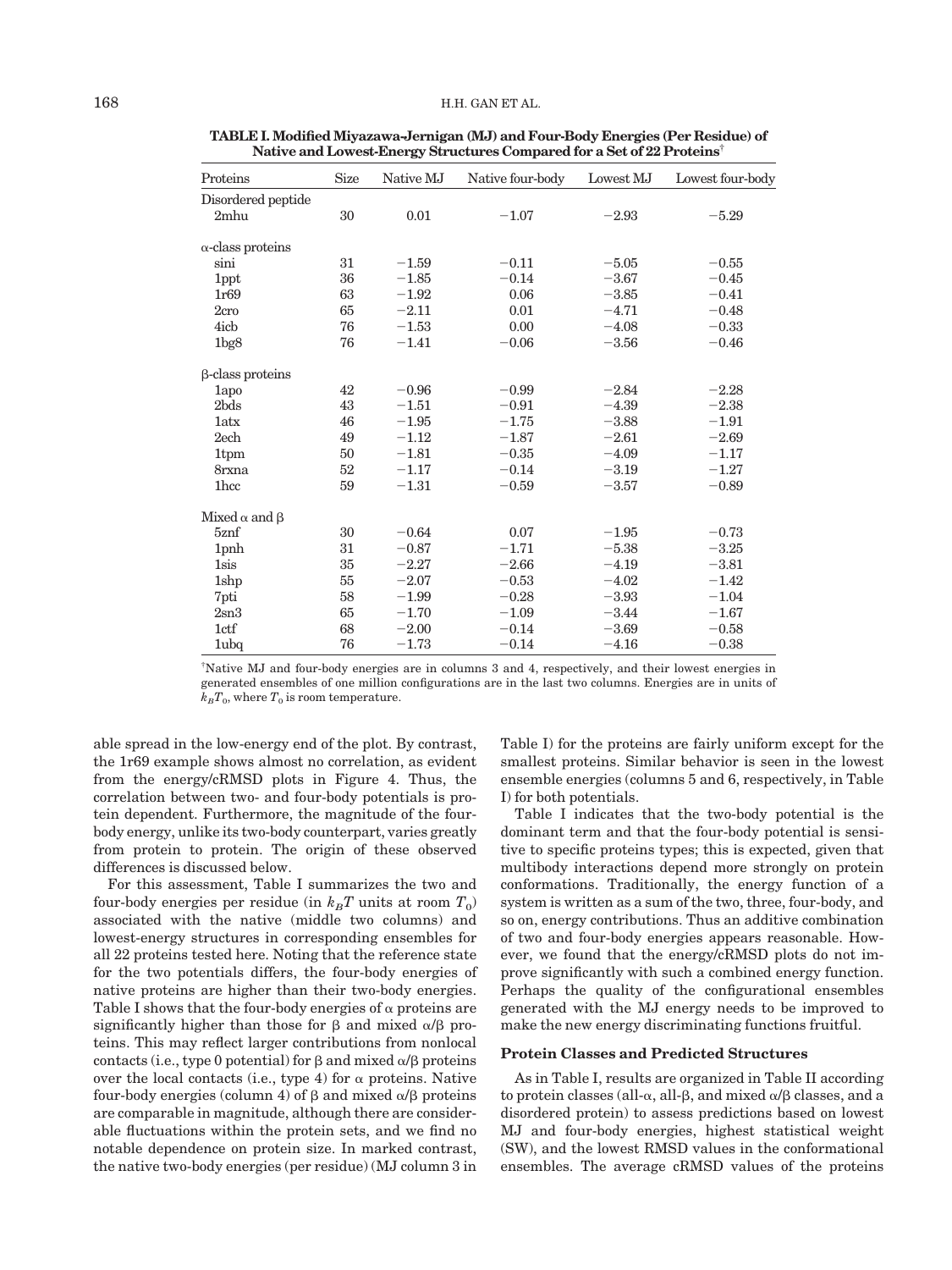## FOUR-BODY POTENTIALS IN PROTEIN FOLDING 169

|                            | <b>Proteins</b> |       |           |           |              |                                            |  |  |  |  |
|----------------------------|-----------------|-------|-----------|-----------|--------------|--------------------------------------------|--|--|--|--|
| Proteins                   | Size            | MJ    | Four-body | <b>SW</b> | Lowest cRMSD | $\sqrt{\langle D^2_\mathrm{drms} \rangle}$ |  |  |  |  |
| Disordered peptide         |                 |       |           |           |              |                                            |  |  |  |  |
| 2mhu                       | 30              | 5.10  | 4.37      | 5.10      | 3.27         | 3.71                                       |  |  |  |  |
| $\alpha$ -class proteins   |                 |       |           |           |              |                                            |  |  |  |  |
| sini                       | 31              | 7.62  | 6.71      | 7.32      | 4.18         | 6.58                                       |  |  |  |  |
| 1 <sub>ppt</sub>           | 36              | 6.31  | 7.66      | 8.73      | 4.93         | 7.31                                       |  |  |  |  |
| 1r69                       | 63              | 7.53  | 8.88      | 7.53      | 5.96         | 4.81                                       |  |  |  |  |
| 2cro                       | 65              | 8.68  | 9.14      | 8.68      | 6.25         | 5.61                                       |  |  |  |  |
| 4icb                       | 76              | 8.08  | 11.98     | 10.75     | 5.92         | 6.02                                       |  |  |  |  |
| 1 <sub>bg8</sub>           | 76              | 10.91 | 10.93     | 11.79     | 6.36         | 7.64                                       |  |  |  |  |
| Average:                   | 57.8            | 8.19  | 9.21      | 9.13      | 5.60         | 6.32                                       |  |  |  |  |
| β-class proteins           |                 |       |           |           |              |                                            |  |  |  |  |
| 1apo                       | 42              | 10.03 | 8.99      | 10.03     | 5.49         | 6.56                                       |  |  |  |  |
| 2bds                       | 43              | 8.98  | 8.14      | 8.98      | 5.34         | 5.40                                       |  |  |  |  |
| 1 <sub>atx</sub>           | 46              | 8.14  | 8.89      | 8.14      | 5.79         | 5.29                                       |  |  |  |  |
| 2ech                       | 49              | 8.68  | 8.27      | 10.58     | 5.90         | 6.77                                       |  |  |  |  |
| 1ptm                       | 50              | 8.46  | 12.00     | 10.38     | 7.70         | 7.56                                       |  |  |  |  |
| 8rxna                      | 52              | 7.77  | 8.61      | 8.39      | 5.11         | 5.09                                       |  |  |  |  |
| 1 <sub>hcc</sub>           | 59              | 10.81 | 10.31     | 11.60     | 6.47         | 8.03                                       |  |  |  |  |
| Average:                   | 48.7            | 8.97  | 9.36      | 9.73      | 5.97         | 6.39                                       |  |  |  |  |
| Mixed $\alpha$ and $\beta$ |                 |       |           |           |              |                                            |  |  |  |  |
| 5z <sub>nf</sub>           | 30              | 5.67  | 6.03      | 7.20      | 4.83         | 4.78                                       |  |  |  |  |
| 1 <sub>p</sub> nh          | 31              | 7.36  | 7.71      | 7.36      | 4.21         | 5.46                                       |  |  |  |  |
| 1sis                       | 35              | 8.37  | 7.58      | 7.59      | 4.17         | 4.55                                       |  |  |  |  |
| 1shp                       | 55              | 10.39 | 11.20     | 10.04     | 5.17         | 6.30                                       |  |  |  |  |
| 7pti                       | 58              | 9.72  | 10.44     | 10.23     | 5.90         | 6.84                                       |  |  |  |  |
| $2\text{sn}3$              | 65              | 12.22 | 11.25     | 12.22     | 7.68         | 6.96                                       |  |  |  |  |
| 1ctf                       | 68              | 9.76  | 12.41     | 9.36      | 6.46         | 6.05                                       |  |  |  |  |
| 1ubq                       | 76              | 11.81 | 14.64     | 8.97      | 6.61         | 6.05                                       |  |  |  |  |
| Average:                   | 52.3            | 9.41  | 10.16     | 9.12      | 5.63         | 5.87                                       |  |  |  |  |

| TABLE II. cRMSD of Predicted Structures and Ensemble-Averaged dRMSD $(\sqrt{D_{\rm drms}^2})$ for 22 |  |
|------------------------------------------------------------------------------------------------------|--|
| <b>Proteins</b>                                                                                      |  |

cRMSD, coordinate root-mean-square deviation; dRMSD, distance root-mean-square deviation; MJ, Miyazawa–Jernigan. † The cRMSD values for structures with lowest MJ (column 3) and four-body (column 4) energies and highest statistical weight (SW, column 5) are compared; statistical weight is defined in eq. 19. Also shown are the lowest cRMSD values (column 6) and ensemble-averaged dRMSD (column 7) over ensembles of one million configurations. All RMSD values are reported in Å.

vary significantly, depending on the protein size and the class to which they belong, and are more meaningful measures of the overall performance of different potentials. For the MJ potential, the  $\alpha$  class is predicted to have an average cRMSD of  $\sim$ 8 Å compared with about 9 Å for the four-body potential. The all- $\beta$  class proteins yield an average cRMSD of about 9 Å for both potentials. The average number of residues in this set is only 49 compared with 58 for the all  $\alpha$  protein set. Thus, there is some deterioration in the MJ and four-body results for all  $\beta$ proteins. The predicted cRMSD values for the mixed  $\alpha/\beta$ class are also poorer than those for the all- $\alpha$  class. Here, the results of the four-body potential show marked deterioration with average cRMSD value of more than 10 Å for an average of 52 residues. On the whole,  $\alpha$  proteins are predicted with much lower cRMSD values than the  $\beta$  and mixed classes, which agrees with other studies. For comparison, random conformations for the protein sizes computed have expected cRMSD of about 11 to 12  $\AA$ <sup>37</sup> Therefore, the predicted cRMSD values for all  $\alpha$  and  $\beta$ proteins are only about 3 Å better than random, which still is poor, although some predicted proteins have better cRMSD values.

Figures 6 and 7 show eight examples of predicted structures in comparison with their native folds. Figure 6 compares predicted structures for proteins 2mhu and 8rxna with lowest MJ and four-body energies; they are superimposed with their native structures. The four-body potential's prediction for 2mhu compares more favorably with the native structure than the MJ potential, but the reverse is true for protein 8rxna. Predicted structures from both MJ and four-body show rough agreement with the native folds, but significant distortions from the native structures are evident. Figure 7 shows four additional predicted structures (superimposed with native structures) with two each from MJ and four-body potentials. The MJ structures for 1r69 and 4icb have cRMSD values of about 8 Å; the folds show rough overall agreement with the native proteins. However, the helical elements of these  $\alpha$ protein are not evident. Structure-derived potentials are not capable of reproducing the secondary structural elements without additional secondary energy biases.<sup>8</sup> The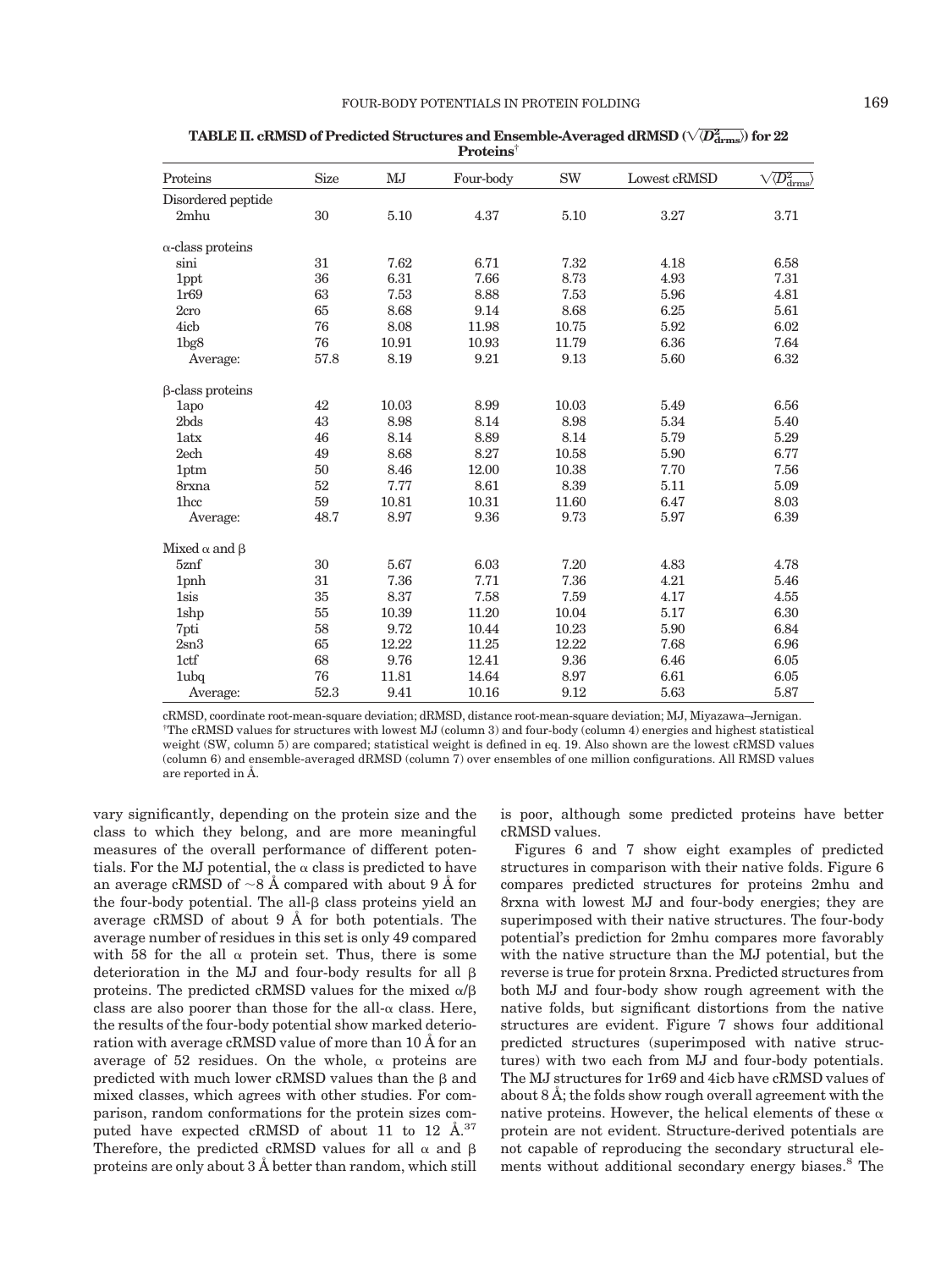2mhu, 30 residues





MJ, cRMSD=6.3Å Four-body, cRMSD=5.7Å



 $1r69$ ,  $63$  residues MJ, cRMSD =  $7.5 \text{ Å}$ 



4icb, 76 residues MJ,  $cRMSD = 8.1 \text{ Å}$ 



Fig. 6. Three-dimensional structures of proteins 2mhu and 8rxna with the lowest MJ and four-body energies in generated ensembles (green) are superimposed with their native structures (magenta); superimpositions were done with InsightII molecular graphics program. Ensembles of one million configurations were generated to obtain these results.

four-body structures in Figure 7 show a similar degree of resemblance to their native folds as the MJ structures, although the sequence lengths for the proteins are smaller.

Selection of nativelike structures based on highest statistical weights (SW) in the ensembles yields cRMSD values of just over 9 Å for all three protein classes. In the case of mixed  $\alpha$ / $\beta$  class, the average cRMSD for SW is 9.12 Å, compared with 9.41 Å and 10.16 Å for the structures with lowest MJ and four-body potentials, respectively. In a few cases, the cRMSD values of SW are identical to the MJ results. This means that for certain proteins the states with the lowest MJ energies also contribute the most to the thermodynamic free energy. Inspection of the distribution of statistical weights shows that, for some protein cases, the free energy is dominated by a few low-energy configurations. This is especially true when the temperature is lowered below  $T_0$ . The fact that some, or most, configurations may be redundant from the viewpoint of thermody-





four-body,  $cRMSD = 6.1 \text{ Å}$ 

Fig. 7. Three-dimensional structures (in green) of proteins 1r69 and 4icb with the lowest MJ energies and of proteins 2ech and 5znf with the lowest four-body energies; they are superimposed with their native structures (magenta). Ensembles of one million configurations were generated to obtain these results.

namics can be a basis for designing more efficient chain growth algorithms.38

Since many early as well as current protein structure prediction studies have presented only a few test proteins, it is interesting to determine by how much our results might improve if we select only the five most favorable predictions from the set of 22 proteins for each method. For the MJ results, we could select the protein set {2mhu, 1r69, 4icb, 8rxna, 5znf} (see structures of 1r69 and 4icb in Fig. 7) to yield an average cRMSD of only 6.83 Å (for 50 residues/ protein). This result is better by 2 Å than the average cRMSD values for MJ potential in Table II. From the four-body results in Table II, if we choose the set {2mhu, 2cro, 2ech, 8rxna, 5znf} (45 residues on average) we obtain an average cRMSD of 7.28 Å. Again an overall improvement of about 2 Å (see structures of 2ech and 5znf in Fig. 7). Finally, the favorable protein set for the SW results is {2mhu, 1r69, 8rxna, 1ubq, 1sis}, with an average cRMSD of 7.52 Å for 51 residues. Thus, employing a small protein set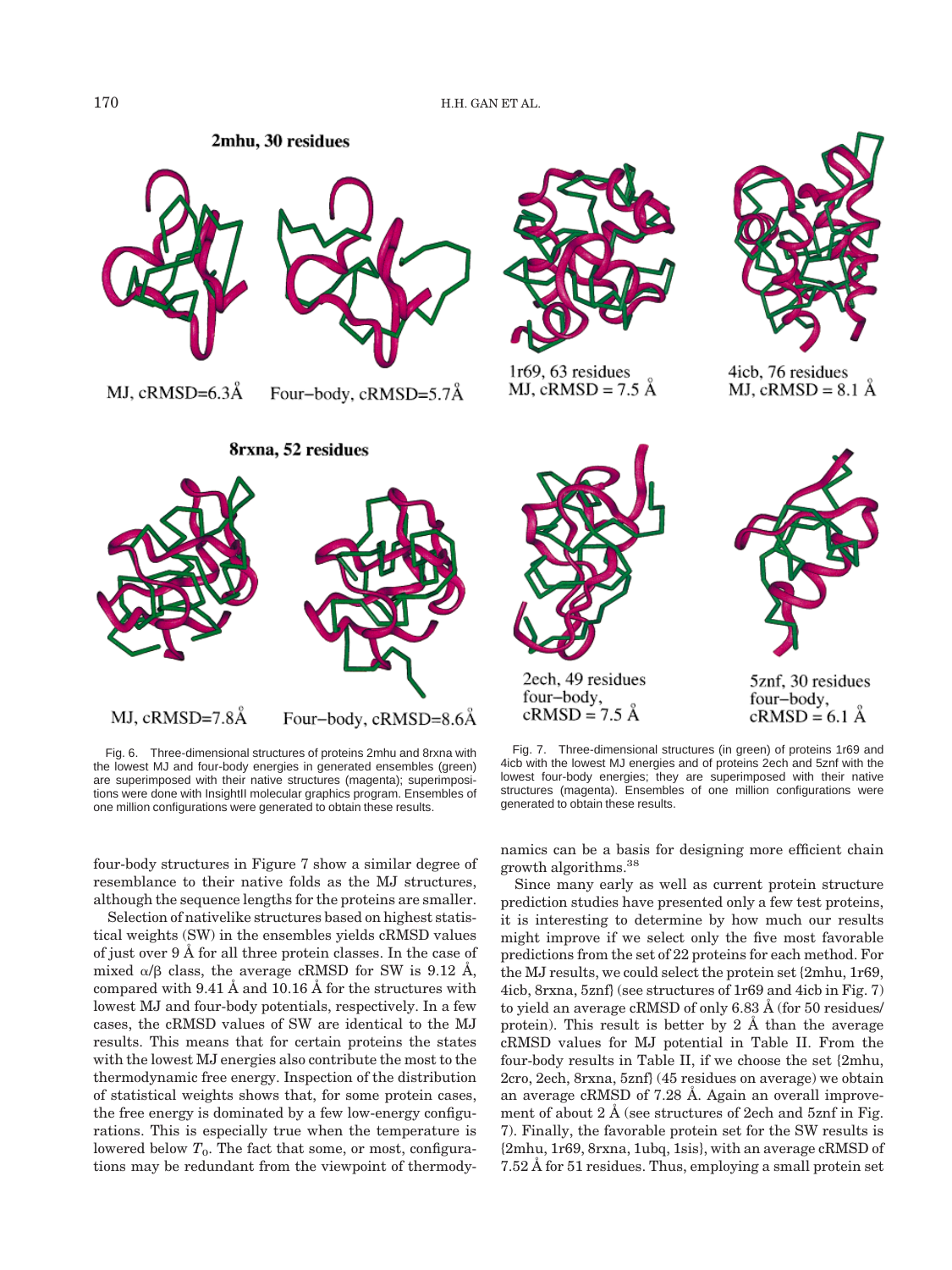can bias the reported cRMSD values, making it difficult to compare the performance of different models and algorithms.

Proteins in solution exhibit some flexibility as revealed by nuclear magnetic resonance (NMR)-determined structures. The accessible conformations have different thermodynamic weights, but the thermodynamic average defines the equilibrium state of a native protein in solution. A measure of the ensemble deviation of the predicted structures from the native state is the thermal-averaged distance RMSD (dRMSD)<sup>17</sup>

$$
\langle D_{\text{drms}}^2 \rangle_{\beta} = \sum_{\Lambda} D_{\text{drms}}^2(\Lambda) W_{\Lambda}(\beta) / \sum_{\Lambda} W_{\Lambda}(\beta) \tag{14}
$$

where the distance RMSD,  $D_{\text{drms}}$ , is defined as follows:

$$
D_{\text{drms}} = \sqrt{\frac{1}{N^2} \sum_{i=1}^{N} \sum_{j=1}^{N} (D_{ij} - D_{ij}^{\text{nat}})^2}
$$
(15)

Here,  $D_{ij}$  and  $D_{ij}^{\text{nat}}$  are distances between residues  $i, j$  of a generated configuration and the native protein, respectively. All allowed configurations contribute to the average dRMSD, but some configurations contribute more than the others, and this is determined by the statistical weight  $W_{\Lambda}(\beta)$  of the configuration. Unlike the cRMSD values in Table II for specific configurations, this average dRMSD reflects the property of the configurational ensemble or equilibrium configurations. An advantage of the thermalaveraged dRMSD value is that it is not sensitive to statistical fluctuations from one run to another. In other words, the dRMSD values reported in this way are reproducible. A folding algorithm that rarely folds a protein to a low RMSD value does not imply a significant thermodynamic result. The average dRMSD from the MJ potential shown in Table II for the protein classes vary between 5.9–6.4 Å. The cRMSD values (in Table II) are about 30% to 60% larger than the average dRMSD values. Covell<sup>9,10</sup> found smaller dRMSD values in his simulation studies on a simple cubic lattice with an MJ-type potential, but the average cRMSD for a set of eight proteins is about 8.4 Å, which is rather similar to our results.

## **A Conformational Ensemble from Four-Body Potential**

The four-body potential has been used solely as a discriminating function for configurations generated with the two-body potential. As a test case, we generated a configurational ensemble with the four-body potential for the small protein/peptide 1fct (32 residues). For this protein, the CPU time to produce  $10<sup>5</sup>$  configurations is about 2 weeks compared with about 2 h for a million configurations with the MJ potential. The best configuration has a dRMSD of 2.8 Å and the lowest MJ and four-body energy configurations yield comparable dRMSD values of 4.7 Å and 4.5 Å, respectively. Although these predicted configurations have dRMSD values similar to the average dRMSD of the small proteins (30–35 residues) in Table II, the results here are probably not yet converged, since we have only generated  $10<sup>5</sup>$  configurations. Our previous study using the chain growth algorithm showed that protein properties such as thermodynamic functions require millions of configurations to obtain accurate results.17 Significant computational improvements are needed to produce convergent results with the fourbody potential.

## **SUMMARY AND CONCLUSIONS**

Multibody potentials are natural extensions of the commonly used two-body interactions. Our theoretical formulation of multibody (mean) potentials shows that two, three, four-body potentials are related. Since multibody mean potentials are interpreted as the probability of observing clusters of residues in proximity, they yield more information than do two-body potentials regarding correlations in folded protein structures. We showed how a four-body statistical potential is evaluated using the methodology of statistical geometry and its incorporation in a chain growth sampling algorithm for protein structure prediction.

The four-body potential is similar to the two-body counterpart in that cysteine-rich quadruplets are the dominant term in the potential, although the MJ versus four-body energy plots show that they are not necessarily correlated. Our analysis indicates that some terms of the four-body potential may not be sufficiently convergent, given the size of current representative protein structures. We examined the quality of the four-body potential for structure prediction, in comparison with MJ potential, through energy/ cRMSD plots and calculated cRMSD values. Our results show that the four-body potential as implemented (to assess the MJ ensemble, rather than to generate one de novo) yields cRMSD values that are about the same as, or slightly poorer than, those from the two-body MJ matrix on a representative set of 22 proteins. Finally, both the two- and four-body statistical potentials employed are not sufficiently discriminating since the native structures have less favorable energies than the non-native states (Fig. 4). Thus, not only must the quality of the four-body potential be improved, statistical potentials beyond the  $C_{\alpha}$ interaction site models are likely required to successfully discriminate native from nonnative structures generated on a lattice.

This failure of the four-body potential can be attributed to several factors. First, its construction requires a much larger set of representative native proteins than two-body potentials. Our use of only six residue types makes implementation tractable but not necessarily accurate. As the number of solved protein structures increases, this derivation difficulty may be alleviated. Second, the generation of configurational ensembles with the four-body potential is prohibitively costly due to the necessity to perform Delaunay tessellation at each step of the chain growth algorithm. Our use of the four-body potential as a postprocessing tool—to screen the configurations generated using the two-body MJ potential—may therefore not judge the fourbody potential most favorably. With the MJ potential, the lowest cRMSD value attained in the generated ensembles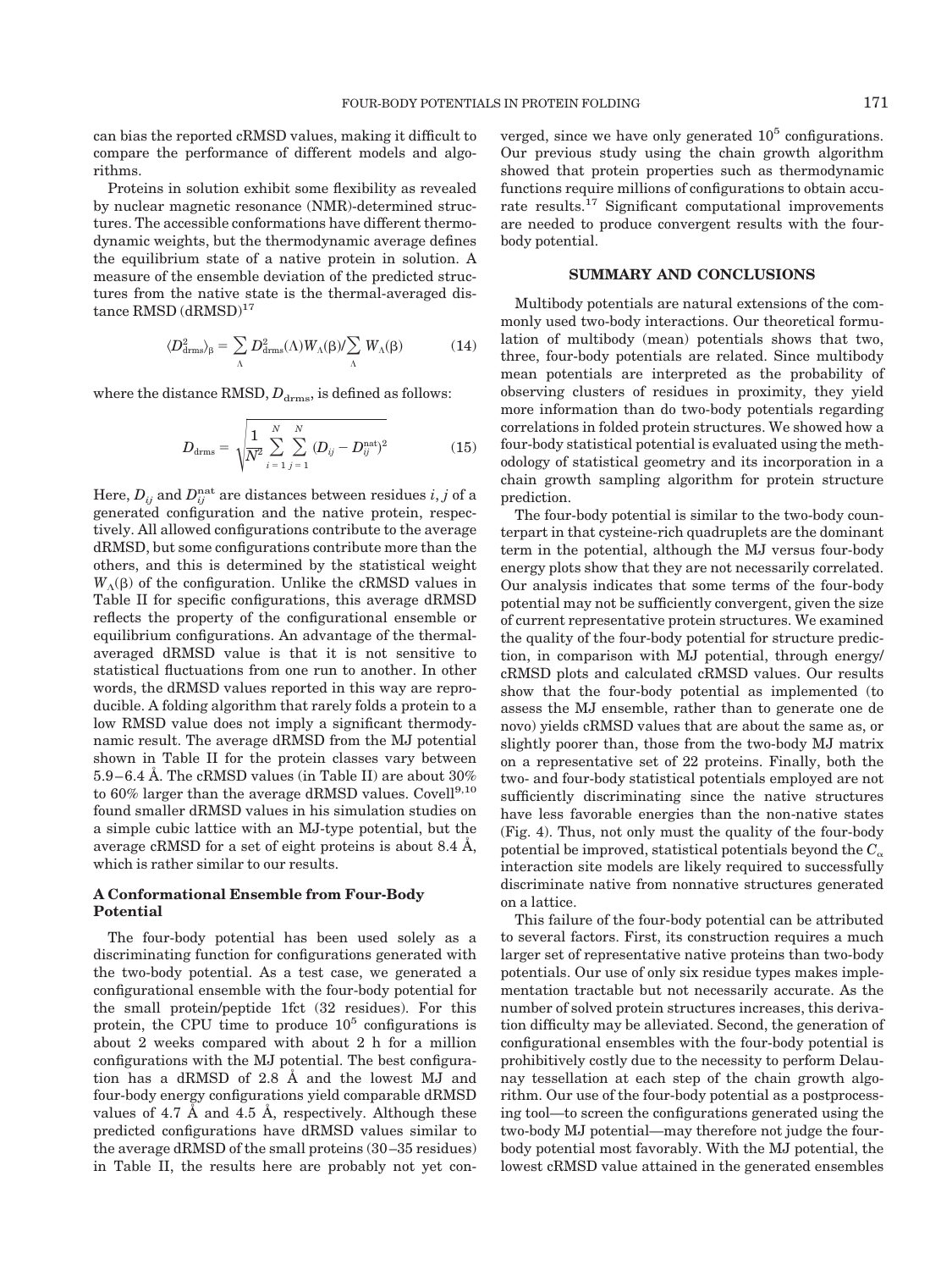is still not accurate, about  $5-6$  Å (Table II). More algorithmic work is needed to make direct ensemble generation via the four-body potential feasible. For example, by allowing local tessellation as the chain grows, we should reduce the computational time substantially.

The four-body potential can also be improved by using smaller (closer to physical range for) cutoff length  $R_{\text{cut}}$ , relaxing the assumption about the equivalence of fourbody terms  $Q_{ijkl}^{\alpha} = \ldots = Q_{ikji}^{\alpha}$ , and incorporating geometric features of four-body clusters in native proteins. In addition, the role of potentials with longer-range than our contact potentials should be examined. These improvements, however, rely on availability of a larger representative protein database. Our approximate implementation of the four-body potential, as discussed here and in the preceding paragraph, biased our conclusions to some extent about the relative performance of the two- and four-body potentials. By lifting some of the approximations in future studies, we will be able to make a sharper distinction between them.

Our simplified  $C_{\alpha}$  model of proteins ignores vital structural details of proteins. Certainly, explicit modeling of side chains is required to describe the regularity in residue– residue packing configurations of helices and b-sheets. Such a refinement can be implemented with lattice protein models.<sup>8</sup> Thus, our current  $C_{\alpha}$  model is inherently of low resolution as evident from our best structures (5–6 Å cRMSD). The similarity between the two- and four-body results partly reflects this limited resolution of our  $C_{\gamma}$ protein model. Future improvements will undoubtedly be realizable by modeling side chain interaction centers, as well as reconstructing all-atom models from low-resolution protein configurations.39

The importance of multibody potentials in structure prediction has been recognized by computational structural biologists. $4,8,11,21$  Further work in this area should improve our understanding of the role of multibody potentials in folded protein structures. Recent developments in nonhomology-based methods in protein structure prediction have incorporated knowledge of secondary structure<sup>40</sup> and tertiary restraints.<sup>41</sup> These methods are quite successful in producing nativelike conformations with cRMSD of about  $\leq 6$  Å for a number of small proteins. It is far more difficult to predict folds well de novo based on physical principles, such as the method employed in this work.

Analysis of the results reported at the Third Critical Assessment of Techniques for Structure Prediction (CASP3) showed that most ab initio predictions gave cRMSD values of  $\sim$ 10 Å for a set CASP3 proteins,<sup>42</sup> although a few significantly better predictions were reported.<sup>43</sup> Despite this low accuracy attainable to date, the rapid increase in the number of protein structures should improve the prospect of the ab initio approach to structure prediction in the near future. Results of the CASP3 meeting (http:// predictioncenter.llnl.gov/casp4/Casp4.html) indicated considerable progress in fully automated approaches for structure prediction. Significant improvements in the prediction of small proteins with no known structures were reported. Thus, if modeling improvements continue steadily, and targets for modeling are selected carefully, computer modeling might become an important resource for protein structure prediction. In the genomic era, the need for large-scale structural assignment of protein sequences ensures continued importance of computer modeling.

# **MATERIALS AND METHODS Chain Geometry and Simulation Lattice**

We now define the protein model, simulation lattice and the chain growth move directions on the lattice. Since our model has been presented recently,<sup>17</sup> we only summarize the procedure here. We use a  $C_{\alpha}$  representation for protein chains with no side-chains. Geometric characteristics of the protein backbones are reproduced by limiting the  $C_{\alpha}$ pseudo-bond angles to the range of 63–143° and associating each  $C_{\alpha}$  vertex with a set of excluded-volume sites (defined below). Protein configurations generated on the lattice must satisfy these geometric constraints.

Our (311) lattice model is similar to the family of refined cubic lattices investigated by Kolinski and Skolnick.<sup>8</sup> On this lattice, possible growth (move) directions are given by the vectors  $\mathbf{v} = x\mathbf{i} + y\mathbf{j} + z\mathbf{k}$ , where  $(x, y, z) \in \{(\pm 1,$  $\pm$  3,  $\pm$  1), ( $\pm$  3,  $\pm$  1,  $\pm$  1), ( $\pm$  1,  $\pm$  1,  $\pm$  3)}. In the chain growth process, many of these move directions are prohibited by the pseudo-bond angle restrictions and the excludedvolume requirements. The 26 excluded volume sites associated with each  $C_{\alpha}$  vertex are separated from it by the vectors  $\{(\pm 1, \pm 1, \pm 1), (\pm 1, \pm 1, 0), (\pm 1, 0, \pm 1), (0, \pm 1, \pm 1),\}$  $(\pm 1, 0, 0), (0, \pm 1, 0), (0, 0, \pm 1)$ . Here, the lattice spacings are measured in units of  $L = 3.8/\sqrt{x^2 + y^2 + z^2}$  Å = 1.146 Å, where the  $C_{\alpha}$  pseudo-bond is 3.8 Å. As found empirically, this lattice leads to lattice-mapped structures of native proteins with cRMSD of about 1.5 Å, which is sufficient to reproduce elements of the secondary structures and overall protein folds.

## **Structure Generation by Chain Growth Algorithm** *Overview*

The chain growth algorithm is conceptually distinct from current approaches to protein folding based on Metropolis algorithms<sup>44</sup> and the multicanonical<sup>45</sup> or entropy46 sampling. We recently applied this algorithm to lattice proteins and showed that it is an effective approach to thermodynamics and generation of lattice protein structures. Here, we summarize the methodology detailed earlier.<sup>17</sup>

Essentially, the chain growth algorithm generates chain configurations by sequential addition of links until the full length of the chain is reached. Since each configuration is generated de novo, configurations are statistically independent. This approach differs markedly from the standard Metropolis algorithm, in which the successive configurations are linked by a prescribed set of perturbation moves. The chain growth process is guided by a temperaturedependent transition probability which is a normalized Boltzmann factor.<sup>47-49</sup> The Boltzmann-weighted transition probability tends toward growth directions with favorable contacts, thereby allowing generation of both open and compact chain configurations depending on the tem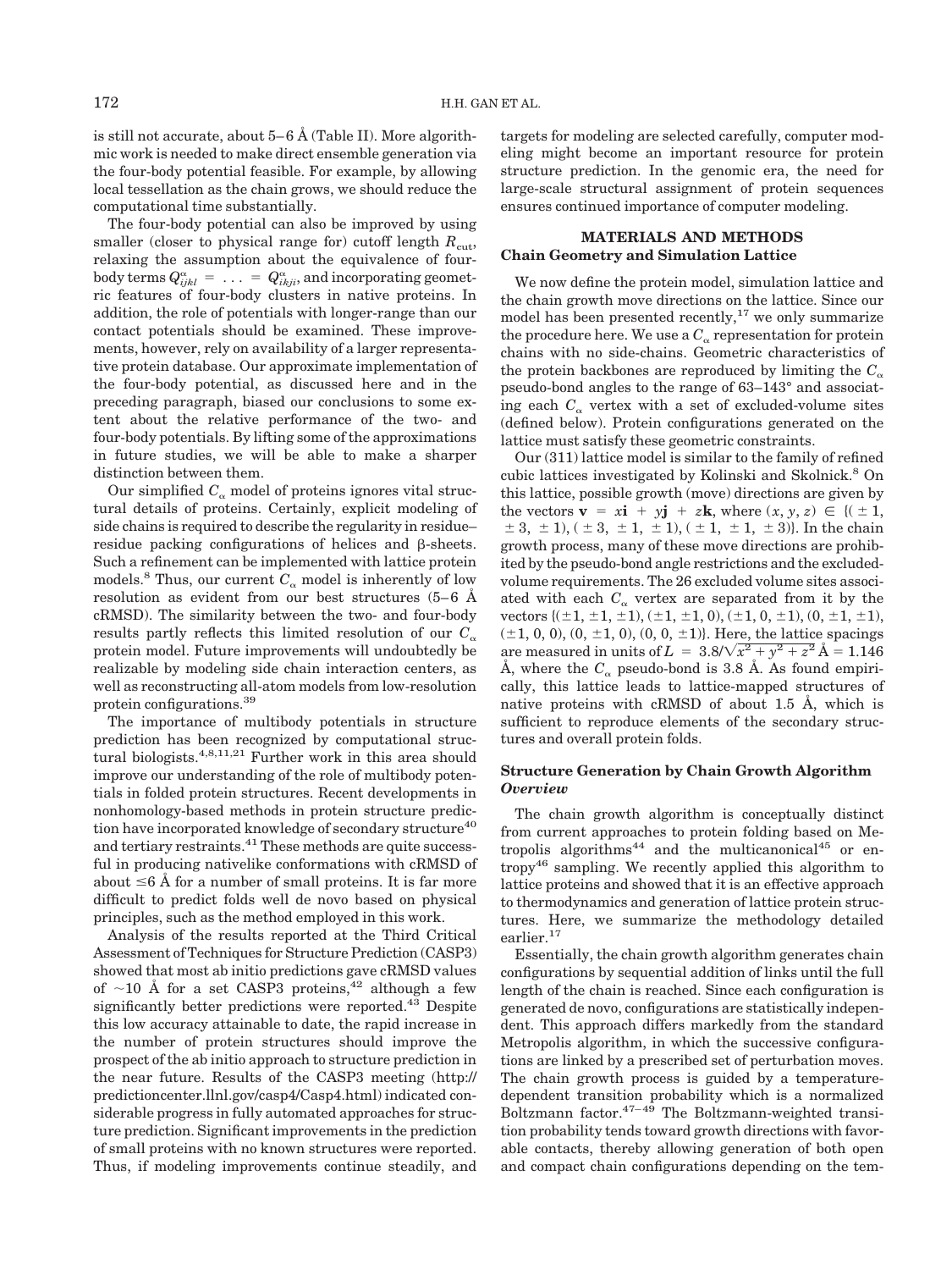perature. This is an extension of the original algorithm for self-avoiding (athermal) chains by Rosenbluth and Rosenbluth.50 The chain growth algorithm has been applied successfully to simple polymer and peptide systems. $47-49$ A large number of chain growth configurations is generated to estimate thermal averages which are calculated using an importance sampling procedure whereby each contributing configuration is appropriately weighted.<sup>48</sup>

# *Chain generation, ensemble averaging, and convergence*

We generate chains on (311) cubic lattice guided by the following temperature-dependent transition probability<sup>17</sup>

$$
P_i(\mathbf{R}_i + \mathbf{v}_{k_i} | \mathbf{R}_1, ..., \mathbf{R}_i; \beta) = \exp[-\beta u_i(\mathbf{R}_i + \mathbf{v}_{k_i})] / \sum_{\substack{C_i \\ k_i = 1}}^{C_i} \exp[-\beta u_i(\mathbf{R}_i + \mathbf{v}_{k_i})] \quad (16)
$$

where the incremental, nonbonded potential energy is

$$
u_i(\mathbf{R}_i + \mathbf{v}_{k_i}) = \sum_{j=1}^{i-1} u_{ij}(R_{ij})
$$
\n(17)

Other symbols are defined as follows:  $\mathbf{R}_1, \ldots, \mathbf{R}_i$  are position vectors of (interaction) sites  $1, 2, \ldots, i; \mathbf{v}_{k_i}$  is the lattice vector for the chosen direction  $k_i$ ; and  $C_i$  is the number of vacant sites at step *i*. The first link can be placed in any direction, and the move directions for subsequent links are selected according to the transition probability by a Monte Carlo procedure. At each step, the potential energies,  $u_i(\mathbf{R}_i + \mathbf{v}_{k_i})$ , for all allowed lattice growth directions are determined and their transition probabilities evaluated. The growth directions must satisfy the prescribed range of pseudo-bond angles and excluded volume requirements. For compact configurations, the number of allowed moves is much less than the maximum of 26. This growth process is continued until the entire chain length (*N* links) is exhausted. When a deadend configuration, i.e.,  $C_i = 0$ , is encountered before the chain is fully grown, the growth process is terminated and the chain discarded, the next chain is then regrown from scratch. For our simple  $C_{\alpha}$  model on (311) lattice, more than 90% of configurations are successfully grown. We generate about a million configurations to obtain accurate estimates of thermal averages. More details on chain generation procedure are described by Gan et al. $^{17}$ 

From the chain growth configurations, the average of a property *A* in canonical ensemble is given by

$$
\langle A \rangle_{\beta} = \sum_{\{\Lambda\}} A_{\Lambda} W_{\Lambda}(\beta) / \sum_{\{\Lambda\}} W_{\Lambda}(\beta) \tag{18}
$$

where  $A_\Lambda$  is the value of property A for configuration  $\Lambda$  and the statistical weight

$$
W_{\Lambda}(\beta) = \prod_{i=1}^{N} \left\{ \sum_{k_i=1}^{C_i} \exp[-\beta u_i(\mathbf{R}_i + \mathbf{v}_{k_i})] \right\}
$$
(19)

We have used an importance sampling procedure to obtain the above statistical average, which ensures that the (biased) chain growth configurations are assigned appropriate weights.48 All successfully grown configurations are counted, each with a statistical weight  $W_{\Lambda}$ . To ensure accuracy and convergence of the average  $\langle A \rangle$ <sub>e</sub>, the size of the configurational sample must be sufficiently large that equilibrium configurations belong to the sample.

The convergence of the average property  $\langle A \rangle$ <sub>B</sub> depends on the size of the configurational ensemble  $\mathcal N,$  the number of links *b* placed at each step of the growth process, and the lattice coordination number  $n_c$ . Since the chain growth algorithm explores all available growth directions at each step, the number of energy evaluations per step is proportional to  $(n_c)^b$ . For our (311) lattice with  $n_c = 24$ ,  $(n_c)^b$  is large even for small values of *b*. We thus choose  $b = 1$ , but compensate by generating a large sample size on the order of 1 million. Larger *b* values would mean reducing the sample size  $N$ . This could in turn render the importance sampling approach to computing thermal averages ineffective.

In this and our previous work, $17$  we have demonstrated convergence of thermodynamic and configurational properties in our implementation of the chain growth algorithm. Specifically, we found that more than 90% of the chain configurations are successfully grown. Therefore, the algorithm is considered adequate for the simple model used. Greater efficiency in the chain growth procedure can be achieved by optimizing the value of *b* (number of links grown at each step), and the sample size. Moreover, the possibility of using more efficient chain growth algorithms, as developed recently, might be considered.<sup>38</sup> Other efficient Monte Carlo algorithms, such as entropy sampling46 and multicanonical $45$  algorithms may be viable alternatives for more complex protein models.

#### **ACKNOWLEDGMENTS**

We thank Stephen Cammer for help with Figure 1. This work was supported by NIH grant GM55164, NSF grants BIR-94-23827EQ and ASC-9704681, and a John Simon Guggenheim fellowship (to T.S.). A.T. acknowledges receiving support from NIH Research Resource grant RR08102. T.S. is an investigator of the Howard Hughes Medical Institute.

#### **REFERENCES**

- 1. Miyazawa S, Jernigan RL. Estimation of effective interresidue contact energies from protein crystal structures: quasi-chemical approximation. Macromolecules 1985;18:534–552.
- 2. Miyazawa S, Jernigan RL. Residue–residue potentials with a favorable contact pair term and an unfavorable high packing density term, for simulation and threading. J Mol Biol 1996;256: 623–644.
- 3. Sippl MJ. Calculation of conformational ensembles from potentials of mean force. An approach to the knowledge-based prediction of local structures in globular proteins. J Mol Biol 1990;213: 859–883.
- 4. Liwo A, Oldziej S, Pincus MR, Wawak RJ, Rackovsky S, Scheraga HA. A united-residue force field for off-lattice protein-structure simulations. I. Functional forms and parameters of long-range side-chain interaction potentials from protein crystal data. J Comput Chem 1997;18:849–872.
- 5. Bryant SH, Altschul SF. Statistics of sequence-structure threading. Curr Opin Struct Biol 1995;5:236–244.